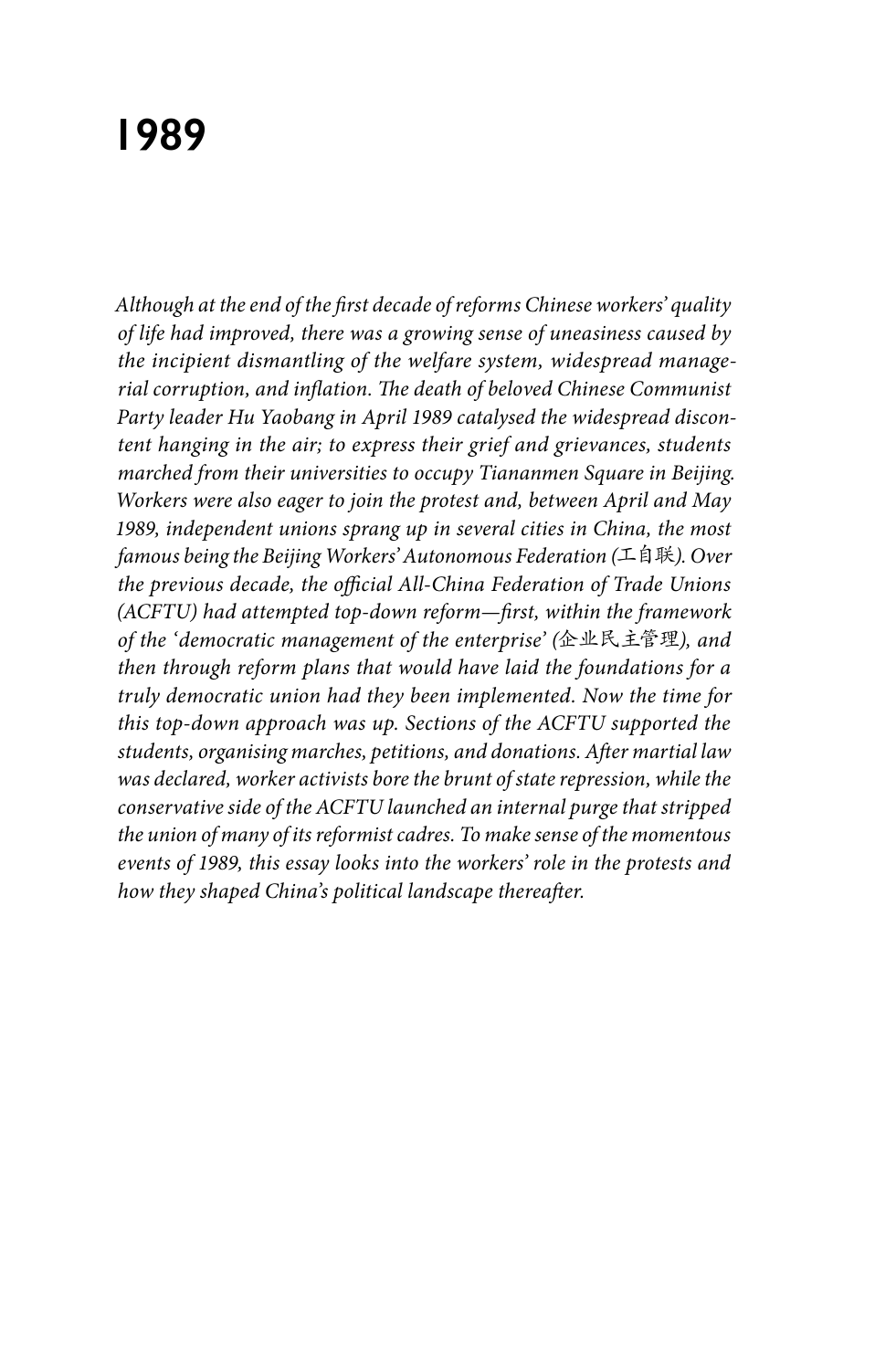# **Workers on Tiananmen Square**

Yueran ZHANG

The 1989 Tiananmen Democracy Movement is mostly remem-<br>bered as a student-led one. In this telling, intellectuals and college<br>students deeply influenced by Western liberalism hoped to push<br>the Chinese Communist Perty (CCP) bered as a student-led one. In this telling, intellectuals and college the Chinese Communist Party (CCP) to accelerate political liberalisation, which had been rolled out only intermittently during the 1980s. To the extent that this account mentions workers at all, it depicts them as playing a supplementary role: workers and working-class residents in Beijing and other major cities mobilised to demonstrate support for the liberal-minded students.

This dominant account obscures the agency of workers in the movement, for workers not only mobilised on a massive scale but also developed an independent political agenda and strategic outlook that was somewhat at odds with what the students had in mind. Understanding the role of the workers in the movement is thus crucial for understanding both the movement's trajectory and internal contradictions and how it shaped China's political landscape thereafter. Drawing on published scholarly research—particularly an important paper by Andrew Walder and Gong Xiaoxia from the early 1990s<sup>1</sup>—publicly available documents, and interviews I conducted with those who participated in the movement, this essay examines what transpired in 1989 from the perspective of the workers.

## A Workers' Movement

After Hu Yaobang, a much-revered pro-reform CCP leader, passed away on 15 April 1989, students in Beijing's universities set up memorials on their campuses. At the same time, pockets of workers gathered in Tiananmen Square to exchange views about current affairs. On 20 April, after police suppressed a student sit-in in front of Zhongnanhai, the CCP leaders' residential compound, a few angry workers decided to form an organisation that would later evolve into the Beijing Workers' Autonomous Federation (北京工人自治联合会), henceforth referred to as *gongzilian* (工自联). According to Walder and Gong, this embryonic worker organisation was established even earlier than the Beijing Students' Autonomous Federation.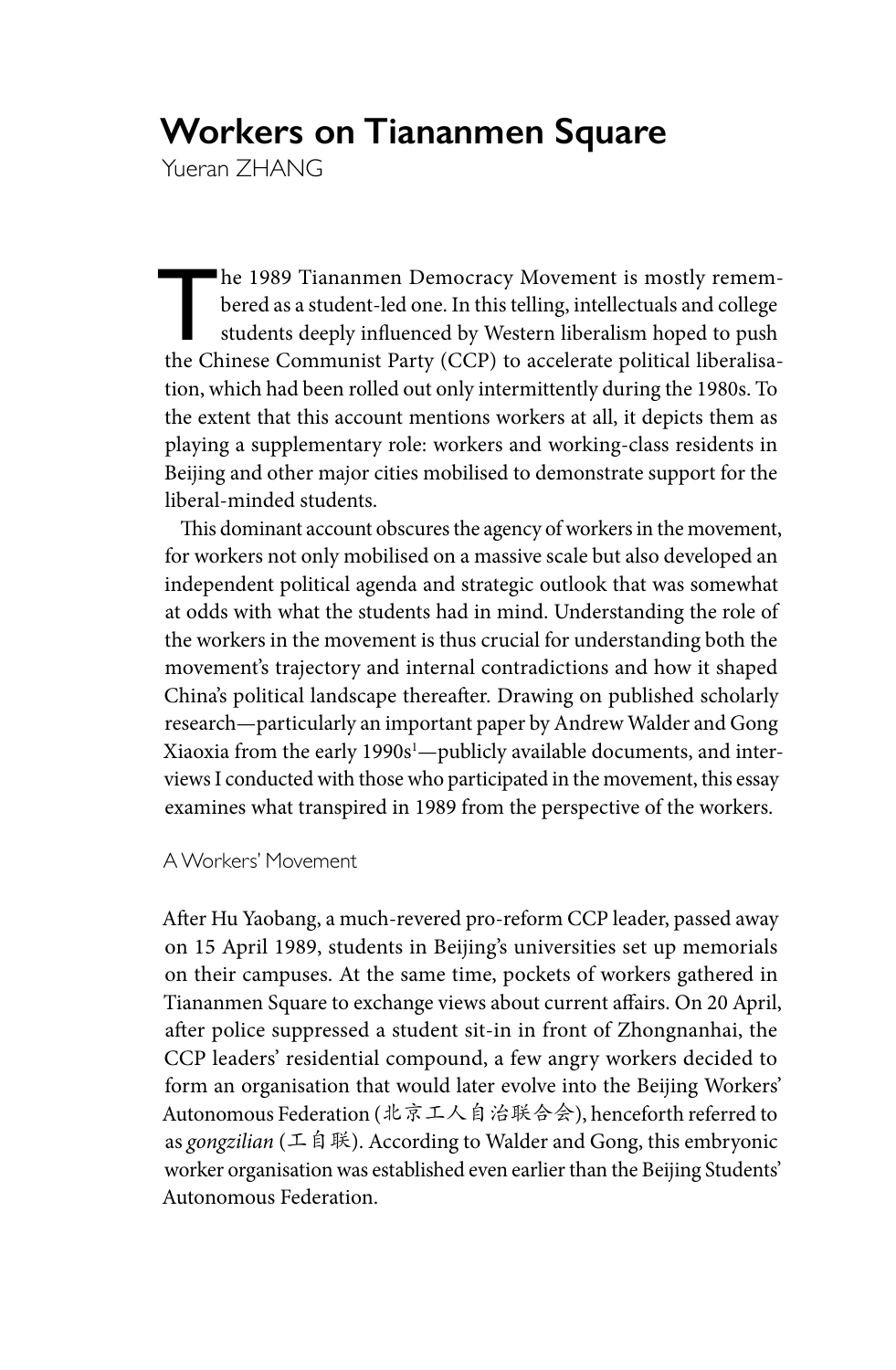1989 / 497

However, the *gongzilian* at that time was just an informal, loose network of dozens of workers without established organisational structures and did not operate publicly. Members barely knew each other. In April, students remained front and centre in the movement. But after 4 May, the student movement stagnated and declined. Students did not know what to do next and were hesitant to escalate further. Most of them returned to the classroom. Facing such a deadlock, a group of radical students planned a hunger strike to reenergise the movement. In this sense, the hunger strikers accomplished their goal. On 13 May, the first day of the hunger strike, a recordbreaking 300,000 people protested in and occupied Tiananmen Square.

The beginning of the hunger strike marked a turning point; despite a temporary revival of enthusiasm among the students, the movement unavoidably declined again, and after 13 May, the number of students participating in the occupation of Tiananmen Square dwindled. However, the students' hunger strike marked the beginning of workers' participation *en masse*. The enthusiasm of the workers was seen not only in their numbers, but also in the fact that they started to organise their own rallies and marches and display their own banners and slogans. From that point on, workers became a major force in the movement.

Many workers decided to participate due to both sympathy for the hunger-striking students and a sense of moral outrage against the CCP's indifference. A worker I interviewed told me that he decided to get involved 'simply because the state was treating students too badly'.2 As the number of workers participating in the movement exploded, the *gongzilian* started to make itself publicly known and recruit members on a large scale.

What boosted workers' participation even further was the declaration of martial law on 20 May. As military regiments—most of which had been garrisoned nearby—marched towards Beijing from all sides, a huge number of workers and working-class residents spontaneously took to the streets in Beijing's outskirts, trying to obstruct the military. Workers erected barricades and assembled human walls. They brought water and food to soldiers to fraternise with them and convince them to abandon their arms and stop their march. According to one witness account, during the night right after martial law was declared, hundreds of ordinary working-class residents walked down an alley to stop about thirty military trucks.3 The action was largely spontaneous, and the participants did not know each other. They were nervous to the point of not daring to use flashlights. People walked in darkness, with bricks in their hands to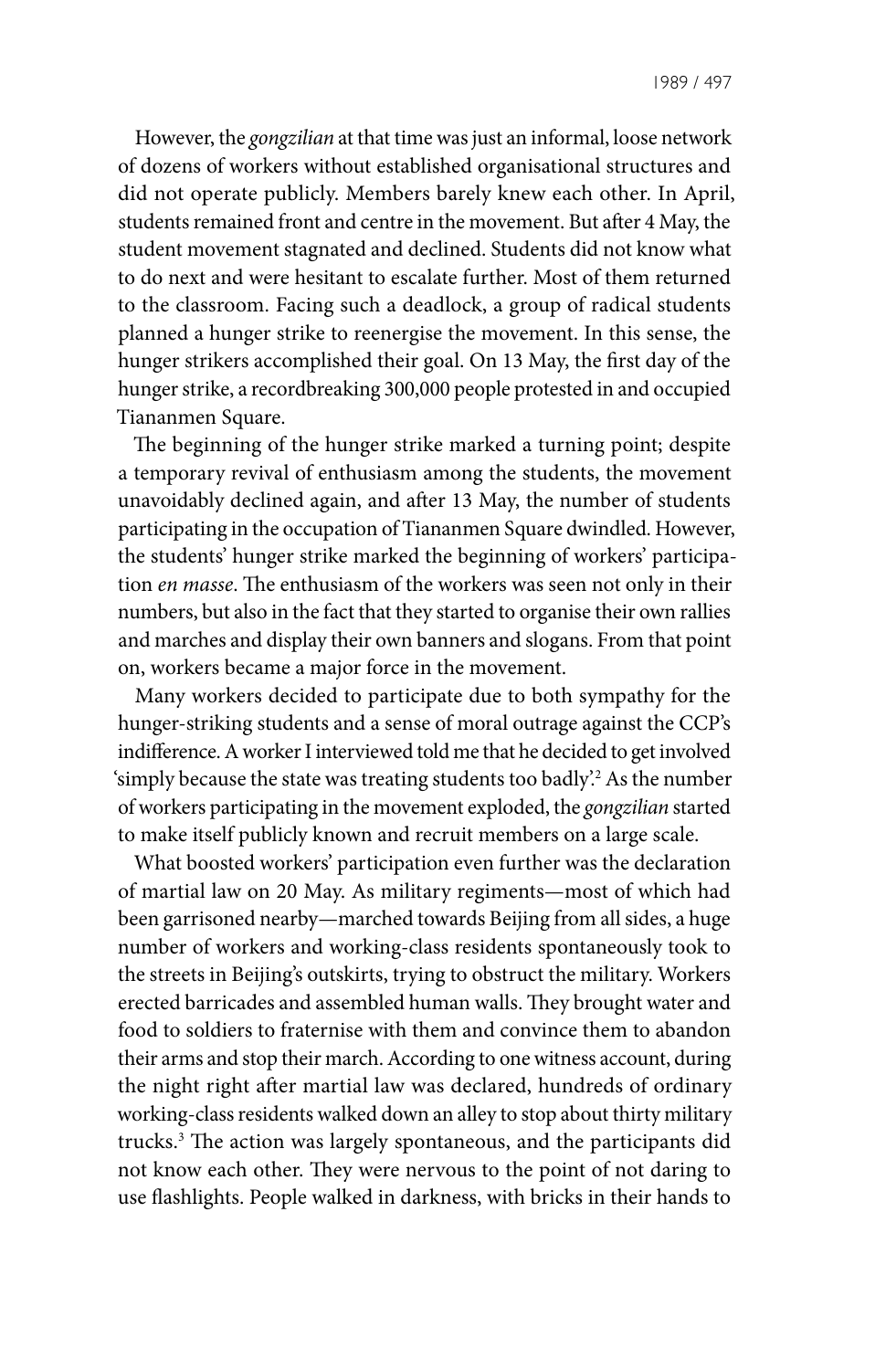defend themselves, unsure of how they would be treated by the soldiers. Fortunately, they found out that the soldiers were not armed, and they engaged in a long and emotionally charged conversation.

In other words, it was workers, not students, who directly confronted the most powerful, repressive apparatus of the state. And workers won temporarily: the military was prevented from entering Beijing's inner core for two weeks.

As Rosa Luxemburg famously argued, the radical consciousness of the workers grows out of the process of struggle itself.4 The events of 1989 in China proved this. During the struggle to obstruct the military, workers started to realise the power of their spontaneous organisation and action. A huge wave of self-organising ensued. The *gongzilian*'s membership grew exponentially and other worker organisations, both within and across workplaces, mushroomed (see also Wilson's essay in the present volume).

The development of worker organisations led to a radicalisation of action. Workers started organising self-armed quasi-militias, such as 'picket corps' (纠察队) and 'dare-to-die brigades' (敢死队), to monitor and broadcast the whereabouts of the military. These quasi-militias were also responsible for maintaining public order, so as not to provide any pretext for military intervention. A witness I interviewed recalled that, a week after the military was obstructed, there were a dozen workers' picket corps active in the Yuetan and Ganjiakou neighbourhoods, just north of the Muxidi area, where the bloodiest battles between civilians and the military took place on the night of 3 June.<sup>5</sup> Another witness said Beijing almost became a city self-managed by workers.<sup>6</sup> One could argue that the situation described here was somewhat reminiscent of Petrograd's self-armed workers organised in soviets in the months between Russia's February and October revolutions.

At the same time, Beijing workers built many more barricades and fortifications on the streets. In many factories, they organised strikes and slowdowns. Li Peng, then China's Prime Minister, later wrote in his diary that, at the end of May, it was rumoured that about 100,000 workers at the Capital Steel Factory were planning to go on strike, which unnerved the CCP's top leadership.7 Capital Steel was one of the most important industrial plants in Beijing at that time. Had its workers gone on strike, a much larger strike wave would have been likely to follow. A possible general strike was put on the table as well, as several interviewees recalled and Walder and Gong also mentioned.<sup>8</sup> Another rumour widely circulated among the workers was that the All-China Federation of Trade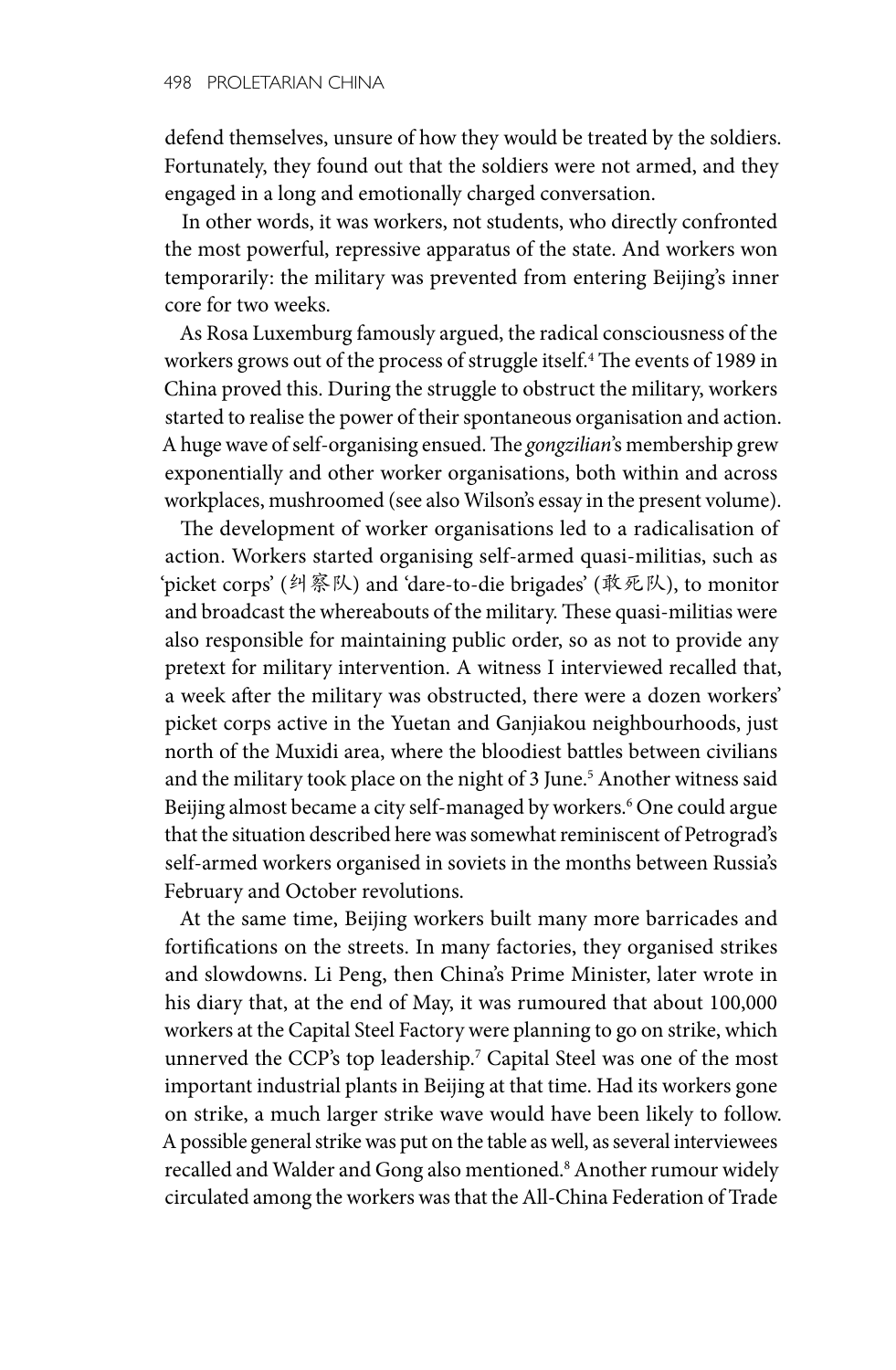Unions (ACFTU), China's official labour union, was itself on the verge of proclaiming a general strike, which certainly further emboldened some.<sup>9</sup> To prepare for this possibility, many workers started to build connections between factories. These links remained mostly informal, with workers communicating with each other about the mood of coworkers in their respective workplaces, especially those where strikes and slowdowns had already occurred. It was unclear, however, whether any concerted action was taken to explicitly devise a plan for a general strike.

Self-arming, self-organising, and striking had altogether different meanings to marching, rallying, and occupying. The last three were self-expressive acts, whereas the first three entailed solidly building power over the production process and the management of society as a whole. The radicalism was not in the words workers proclaimed, but in their acts. This was where the movement stood towards the end of May and early June: the students were struggling with declining enthusiasm, dwindling participation, and constant infighting, but the workers were growing stronger and more radical by the hour through self-organisation and self-mobilisation.

There is no way to ascertain why the CCP leaders finally decided to order the military to enter Beijing 'no matter what' and crush the movement. But a plausible speculation is that what terrified the Party leaders was the rapidly growing and radicalising workers' movement. This is consistent with the fact that workers faced much more severe repression than students both during and after the massacre.<sup>10</sup> Indeed, during the final crackdown on the night of 3 June, workers fought an extremely heroic battle against the military. Historian Wu Renhua provided the following account:

That night, a picket team comprising three dozen workers was on duty with [students] on the Square. When the gunshots of the bloody crackdown were fired, the workers rushed towards West Chang'an Street [from where the military was coming]. At around 1am, a young worker covered in blood returned to the Square, saying in tears that he was the only survivor. The other workers had all given their lives … At that moment, the only two female members of the workers' picket team who were still on the Square threw away their coats and rushed towards West Chang'an Street with great impulse. The students and I cried and advised them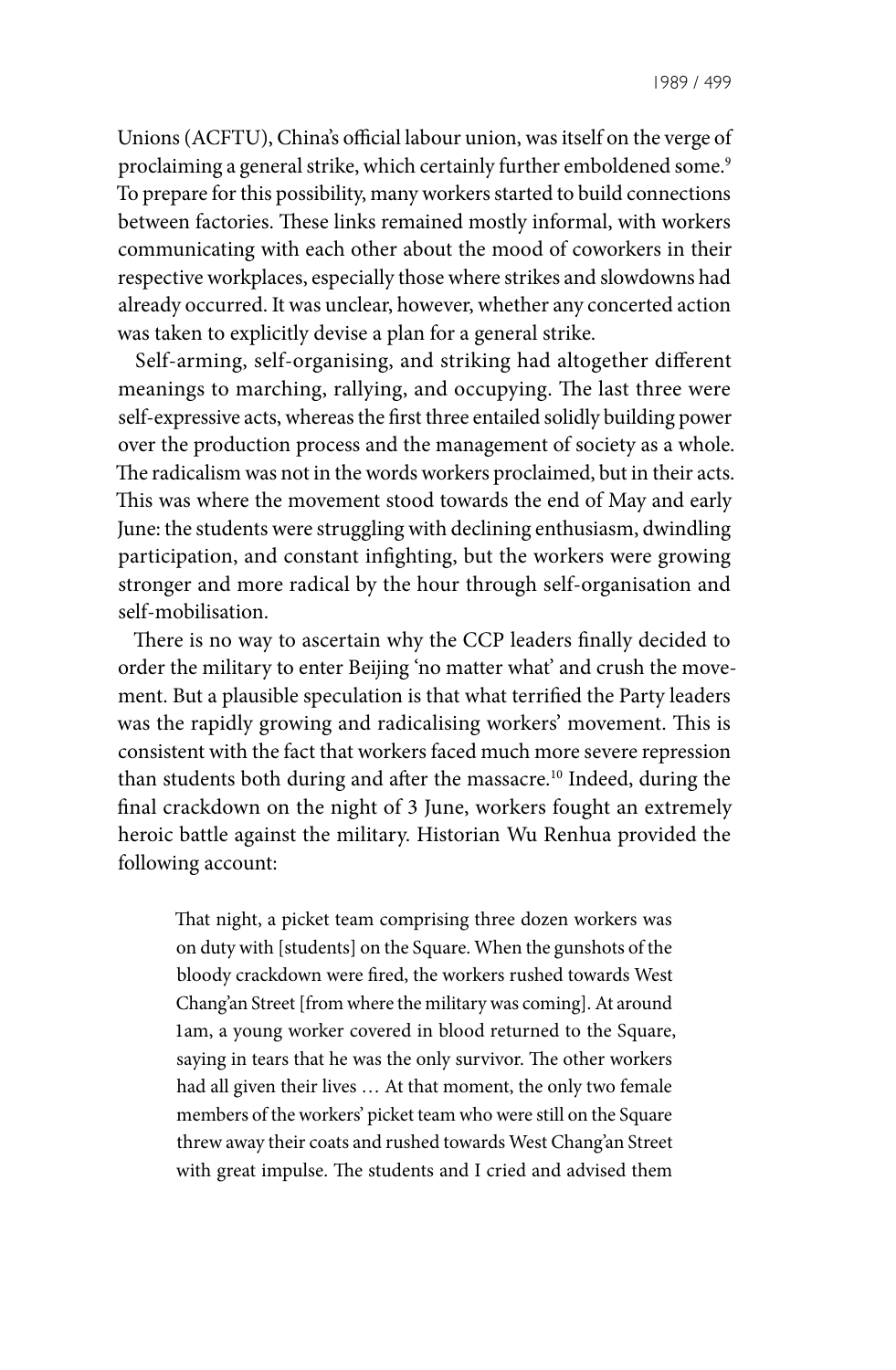not to go. They fell on their knees, saying in tears: 'Our brothers are all dead, we can't be cowardly' … In the end, they left with the young man, and never came back.<sup>11</sup>

#### What Kind of Democracy?

What grievances drove workers' participation in the events of 1989? Some leftist accounts point to the widespread discontent with the liberalisation of prices and rampant inflation of the late 1980s.12 These accounts are not wrong, but they do not tell the whole story. In fact, by focusing on economic grievances and material hardship alone, they buy into the somewhat condescending assumption that workers could not be bothered about democracy and other political demands.

In fact, over the course of the movement, the workers did articulate a vision of democracy to which they aspired. This vision, it should be emphasised, originated from workers' firsthand experiences of the lack of democracy on the shopfloor. What probably affected the lives of urban workers the most during the 1980s was not the liberalisation of prices, but the substantial expansion of managerial power over the operation of state-owned factories—something that had begun as an experiment in some localities in 1978 and then developed into a fully fledged nationwide reform in the name of 'strengthening the autonomy of enterprises' (增强企业自主权) in 1984. Managers gained almost unopposed power to allocate the means of production as they pleased, resulting in strengthened one-person rule in urban workplaces and de facto private ownership.

As staff and workers' congresses (职工大会 and 职工代表大会)—the bodies the Chinese authorities had charged with ensuring workplace democracy in those early years of reform—were systematically disempowered and deactivated, workers lost their limited power over decision-making in factories and directly experienced managerial despotism at the point of production.13 Managerial despotism manifested in things as trivial as regulation over bathroom breaks and sick leave, and as significant as decisions about job assignment and promotion. Several workers I interviewed recounted that what they found most irritating in the late 1980s was the sense that their superiors in the workplace did not treat them with dignity.<sup>14</sup>

With workers feeling oppressed, mistreated, stripped of their dignity, and facing increasing power inequalities, they aspired to democracy first and foremost in the workplace. According to Walder and Gong's analysis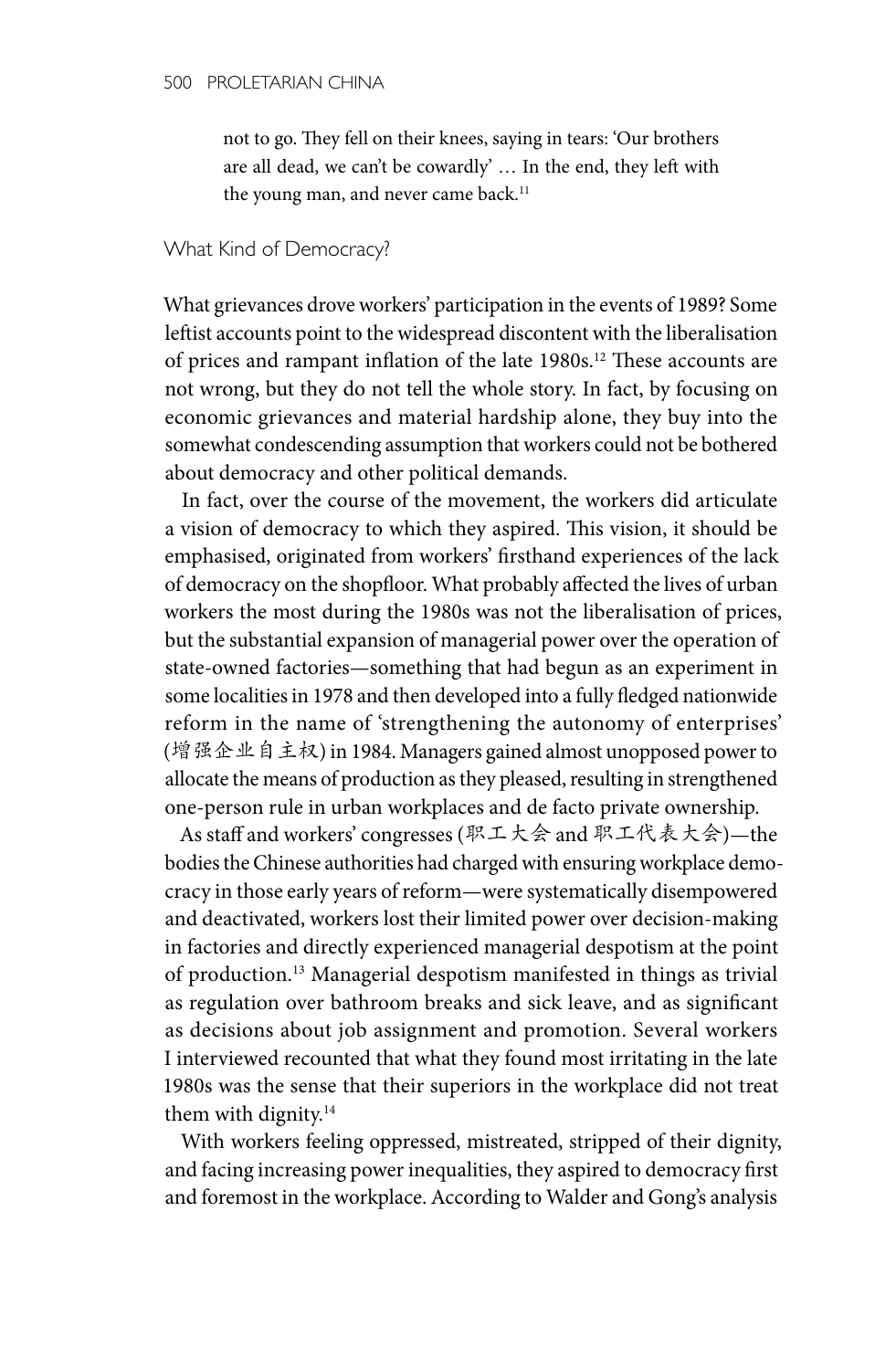of pamphlets published by the *gongzilian*, the organisation's democratic ideal was intertwined with sharp criticisms of China's official trade union system, which did not really represent workers, and with a vision of workers having the right to organise independent unions, supervise managers, and bargain collectively.

Therefore, it was no surprise that many workers developed an explicitly political understanding of their economic grievances. Again, as Luxemburg showed in *The Mass Strike*, economic and political demands were intricately intertwined in workers' movements. The *gongzilian*'s analysis of inflation, for example, attributed rising prices to the lack of democracy: the 'Stalinist dictatorial bureaucracy' (斯大林主义的专制 官僚) had given rise to a layer of bureaucrats who controlled the pricing of domestic and imported goods and deliberately set the prices high to make room for their own hoarding and profiteering.15 Therefore, the only way to eradicate inflation and inequality was to overthrow the bureaucracy as a whole and restore to the workers the power to control the production and circulation of goods. In articulating this democratic ideal, some workers drew on the Cultural Revolution rhetoric celebrating the self-emancipatory potential of the ordinary masses. This partly explains the prominence of certain Cultural Revolution symbols and slogans in the movement.<sup>16</sup>

Democracy as defined by the workers entailed the replacement of bureaucracy with workers' self-management, and the first step towards this goal was to establish democratic and independent workplace organisations. This vision of democracy clearly had a class character, premised as it was on the agency of the working class. In sharp contrast, the democratic ideal articulated by intellectuals and students comprised a set of supposedly universal liberal values. Even though students were also deeply dissatisfied with corruption and official hoarding, their discontent pointed towards an abstract notion of democratic rights and liberty, unlike the belief—widespread among the workers—that democracy should first be established in the workplace realm of the production process.

The Disconnect between Students and Workers

Given their different trajectories of participation and conceptions of democracy, it is not surprising that a notable disconnect existed between students and workers throughout the movement. Students constantly tried to exclude workers, seeing the movement as 'their own' and seeking to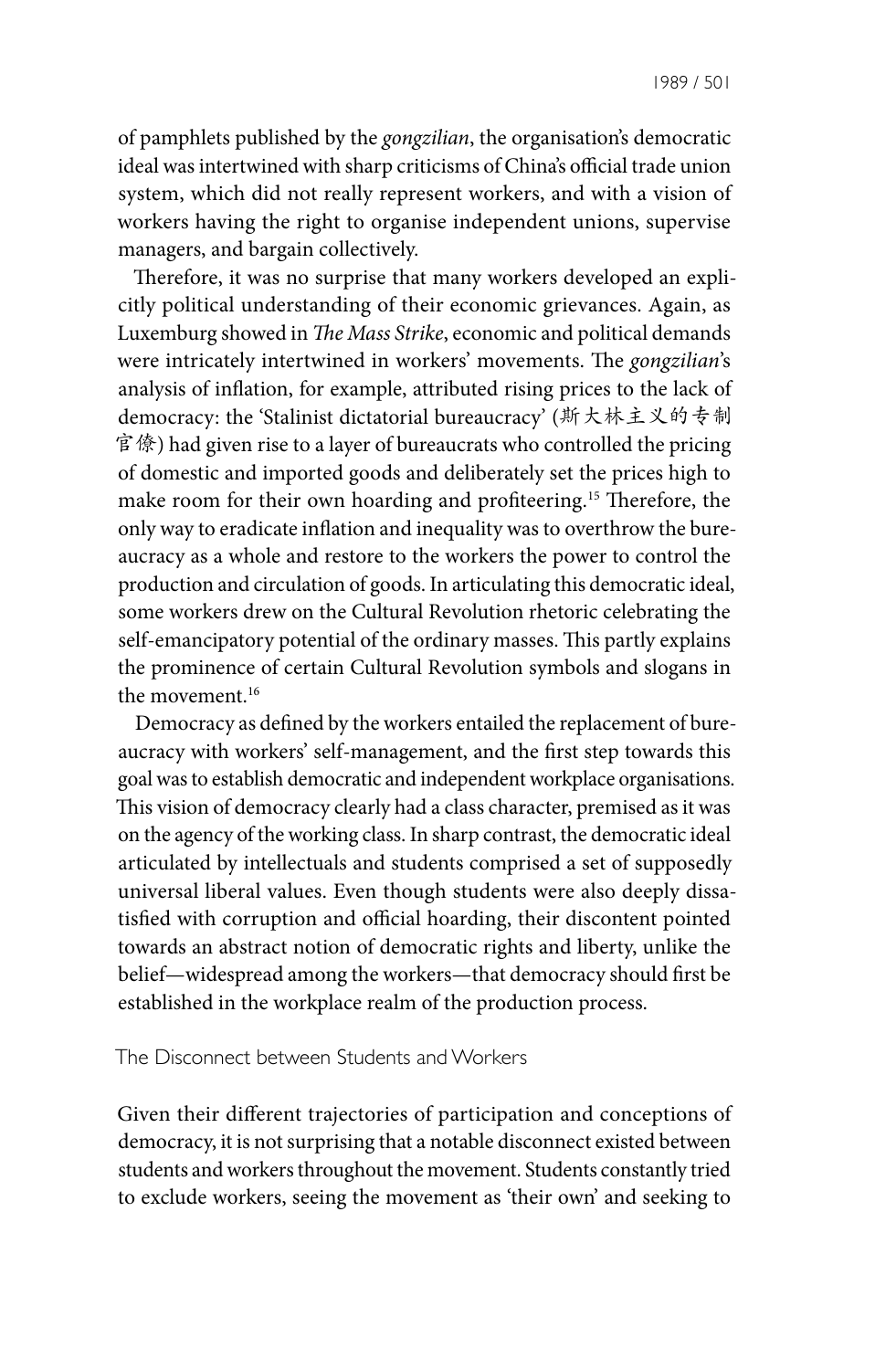maintain its 'purity'. Walder and Gong pointed out that, until the end of May, students were adamant that workers' organisations not be allowed to enter Tiananmen Square proper. Students had little interest in communicating or coordinating with the workers, especially the organisation formed by construction workers, most of whom were villagers from Beijing's rural outskirts. Historian Maurice Meisner even argued that 'in the early weeks of the movement, student demonstrators often marched with arms linked to exclude workers and other citizens'.17 A student who participated in the movement also recounted that students took great care to ensure that the logistical supplies donated by supporters in Hong Kong went to themselves, not to workers.

Excluded by students, many workers started to lose faith in them. They thought the students felt too good about themselves, did not respect workers, and were much better at talking than doing things practically. What alarmed workers most was that traces of bureaucratic elitism, which they deeply resented, started to appear within student organisations. My interviewees recounted how disgusted they felt towards the obsession of student leaders with official titles like 'General Commander' (总指挥) and 'Chairman' (主席) and their internal jockeying for power, position, and privilege.18 In contrast, as Walder and Gong noted, the *gongzilian* and other worker organisations were much more horizontal in structure, with individual leadership playing a much smaller role.

At the same time, workers and students also disagreed about strategy. From the very beginning, students assumed a posture of petitioning the Party, seeking to convince Party leaders to make concessions. To win the Party's trust, students even held banners with slogans like 'We Support the CCP' (拥护共产党) during marches. In contrast, a significant portion of the vocal and organised workers were much more hostile to the Party and argued for an insurrectionary strategy. The *gongzilian*'s leaflets always called on people to rise up and overthrow the oppressors.

When disagreements about how to deal with the movement emerged among the CCP's top leadership in May, some students were inclined to cooperate with the 'moderate' leadership faction headed by Zhao Ziyang, then CCP General Secretary, against the 'hardliner' faction headed by Li Peng and Deng Xiaoping, the de facto supreme leader. For students, factional infighting among the CCP leadership provided leverage for the movement, which is why they firmly opposed the workers' call for a general strike, seeing such initiatives as 'instigating chaos', as one worker I interviewed recounted.19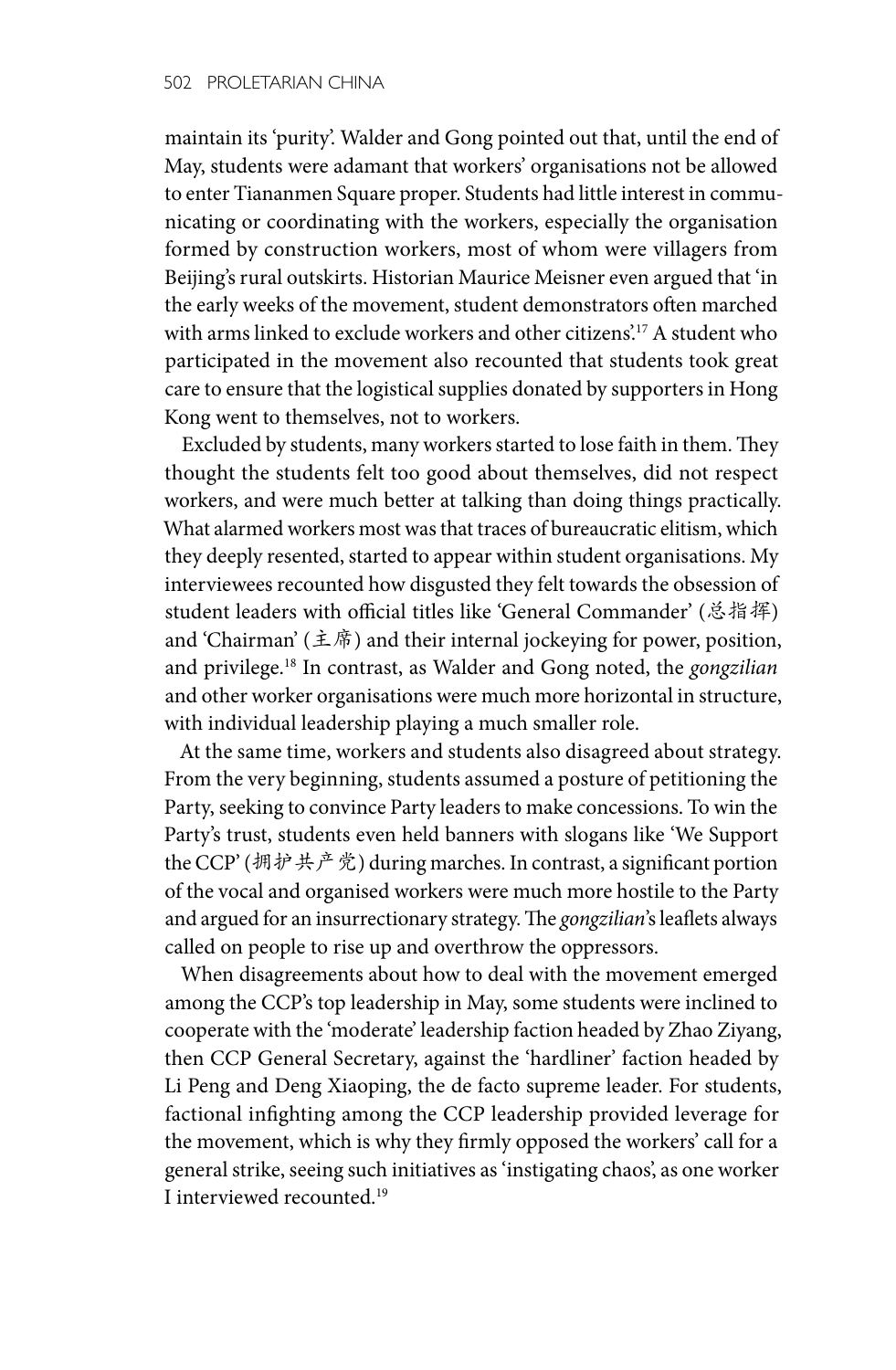However, the students' strategy did not make any sense to the workers, who saw Zhao Ziyang as a perfect example of a dictatorial bureaucrat who had used his power to make millions for his family during the reforms of the 1980s. They saw no difference between the moderate and the hardliner factions. The *gongzilian* argued that, if the movement sought cooperation with Party bureaucrats, only one thing would result: the movement would end up being appropriated by Party bureaucrats to advance their own interests, in a way similar to how Deng Xiaoping used the 1976 'April Fifth' Movement to strengthen his power.<sup>20</sup> The *gongzilian* believed that the only way for the movement to attain success was to build power through self-organising and self-arming until the Party bureaucracy could be overthrown. This is why its leaflets referenced the 1789 French Revolution in calling on the masses to 'storm the twentieth-century Bastille' (攻克二十世纪的巴士底狱).21

In this sense, one could argue that what transpired in 1989 was not one movement, but two. The student movement and the worker movement, though overlapping in time and place and somewhat related to each other, did not become one. Between students and workers there was little trust, insufficient communication, almost no strategic coordination, and only a very weak sense of mutual solidarity.

### After 1989

The disconnect between students and workers during the movement foreshadowed their exceedingly divergent fates thereafter. The difference in the approaches the Party took towards students and workers was evident in the immediate aftermath of 1989: except for a few leaders, students were let go, whereas workers were violently prosecuted on a much wider scale.<sup>22</sup> This divergence remained pronounced during the 1990s.

The dramatic acceleration of market reforms in the 1990s provided ample economic opportunities for students who graduated from top universities in the late 1980s and early 1990s. Some Chinese observers have noted that, through the high tide of marketisation, many student participants in the 1989 movement transformed into the new urban middle class that developed a vested interest in supporting the CCP regime.<sup>23</sup> In a sense, the economic reforms of the 1990s were a way for the CCP to absorb and coopt the generation of students who participated in 1989. I have talked to dozens of people who studied at Beijing's top universities in the late 1980s, almost all of whom participated in the movement. Today,